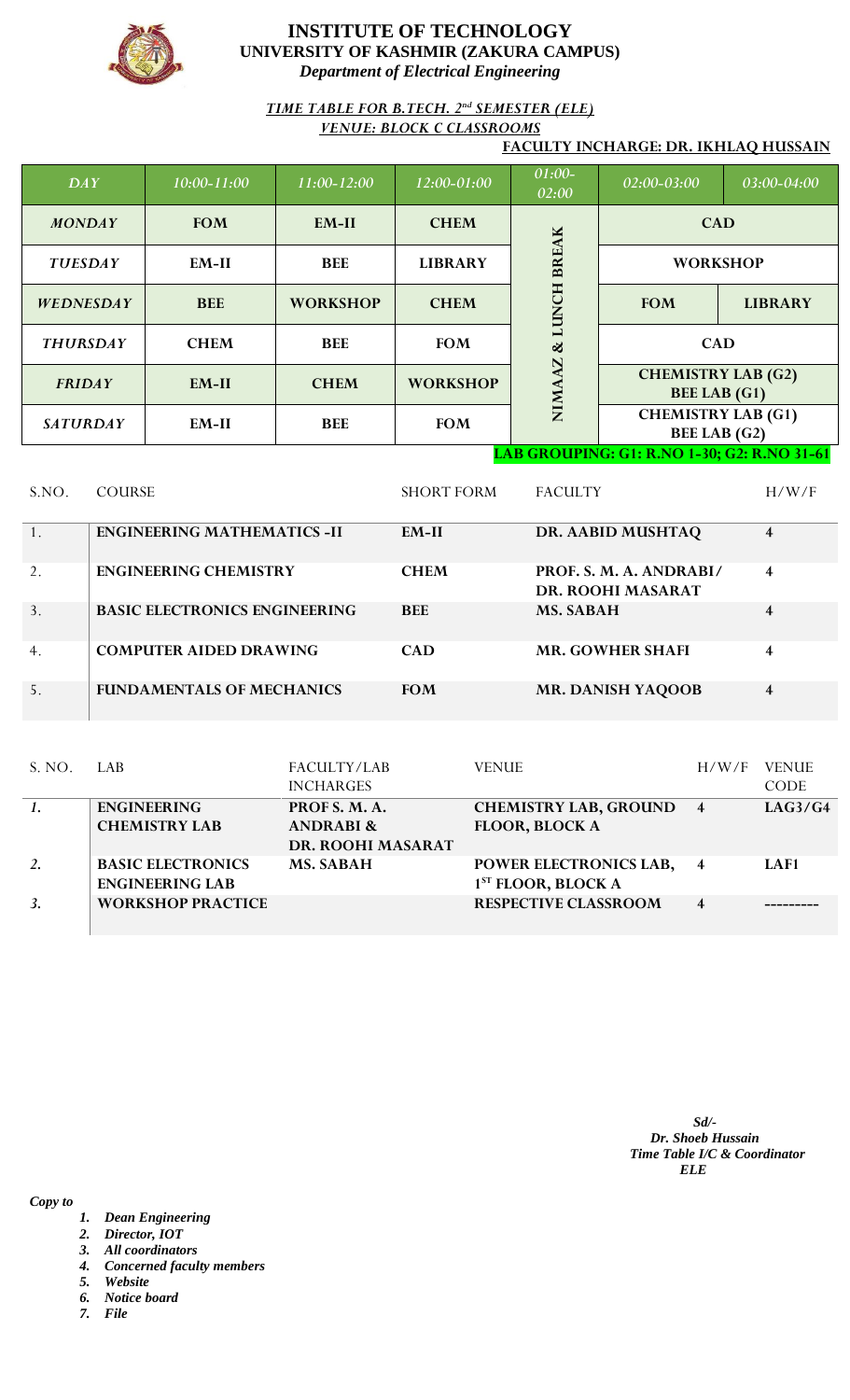

### *TIME TABLE FOR B. TECH 4th SEMESTER (ELE) VENUE: CAF1*

## **FACULTY INCHARGE: MR AARISH SHAHEEN**

| DAY              | $10:00 - 11:00$   | 11:00-12:00                                                                   | 12:00-01:00       | 01:00-<br>02:00 | 02:00-03:00                                                               | 03:00-04:00   |
|------------------|-------------------|-------------------------------------------------------------------------------|-------------------|-----------------|---------------------------------------------------------------------------|---------------|
| <b>MONDAY</b>    | <b>MTH-IV</b>     | <b>HYDRAULICS</b><br><b>CTRL</b>                                              |                   |                 |                                                                           | <b>ANALOG</b> |
| <b>TUESDAY</b>   | <b>CTRL</b>       | <b>MTH-IV</b>                                                                 | <b>MACHINES</b>   | <b>BREAK</b>    | <b>DELD</b>                                                               | <b>ANALOG</b> |
| <b>WEDNESDAY</b> | <b>HYDRAULICS</b> | <b>ANALOG ELECTRONICS LAB (G1)</b><br><b>ELECTRICAL MACHINES LAB</b><br>(G2)  |                   | <b>LUNCH</b>    |                                                                           | <b>DELD</b>   |
| <b>THURSDAY</b>  | <b>CTRL</b>       | <b>MACHINES</b>                                                               | <b>HYDRAULICS</b> |                 |                                                                           | <b>ANALOG</b> |
| <b>FRIDAY</b>    | <b>CTRL</b>       | <b>ELECTRICAL MACHINES LAB</b><br>(G1)<br><b>DIGITAL ELECTRONICS LAB (G2)</b> |                   | N<br>NIMA       | <b>MACHINES</b>                                                           | <b>MTH-IV</b> |
| <b>SATURDAY</b>  | <b>DELD</b>       | <b>MTH-IV</b>                                                                 | <b>MACHINES</b>   |                 | <b>ANALOG ELECTRONICS LAB (G2)</b><br><b>DIGITAL ELECTRONICS LAB (G1)</b> |               |

### **LAB GROUPING: G1: R.NO 1-35; G2: R.NO 36-LAST**

| S.NO. | <b>COURSE</b>                                   | <b>SHORT FORM</b> | <b>FACULTY</b>                  | H/W/F                   |
|-------|-------------------------------------------------|-------------------|---------------------------------|-------------------------|
| 1.    | <b>ELECTRICAL MACHINES -II</b>                  | <b>MACHINES</b>   | <b>MR. AARISH SHAHEEN</b>       | $\overline{\mathbf{4}}$ |
| 2.    | <b>ENGINEERING MATHEMATICS-IV</b>               | <b>MTH-IV</b>     | DR. AIJAZ AHMAD                 | $\overline{4}$          |
| 3.    | <b>CONTROL SYSTEMS-I</b>                        | <b>CTRL</b>       | <b>DR. SHOEB HUSSAIN</b>        | $\overline{4}$          |
| 4.    | <b>ANALOG ELECTRONIC CIRCUITS</b>               | <b>ANALOG</b>     | DR. LIYAQAT NAZIR               | 5                       |
| 5.    | DIGITAL ELECTRONICS AND LOGIC<br><b>DESIGN</b>  | <b>DELD</b>       | DR. ABDUL MUEED<br><b>HAFIZ</b> | $\overline{\mathbf{4}}$ |
| 6.    | FLUID DYNAMICS AND HYDRAULIC<br><b>MACHINES</b> | <b>HYDRAULICS</b> | <b>MR. GOWHER SHAFI</b>         | 3                       |

| S.NO. | LAB                            | <b>FACULTY</b>                             | <b>VENUE</b>                                                     | H. / W/F                | <b>VENUE</b>     |
|-------|--------------------------------|--------------------------------------------|------------------------------------------------------------------|-------------------------|------------------|
|       |                                |                                            |                                                                  |                         | <b>CODES</b>     |
|       | <b>ELECTRICAL MACHINES</b>     | <b>MR. AARISH</b>                          | <b>ELECTRICAL MACHINES LAB,</b>                                  | $\overline{4}$          | LAF3             |
|       | <b>LAB</b>                     | <b>SHAHEEN/DR.</b><br><b>SHOEB HUSSAIN</b> | 1 <sup>ST</sup> FLOOR, BLOCK A                                   |                         |                  |
| 2.    | <b>ANALOG ELECTRONICS LAB</b>  | DR. LIYAQAT<br><b>NAZIR</b>                | <b>ANALOG ELECTRONICS LAB,</b><br>2 <sup>ND</sup> FLOOR, BLOCK-A | $\overline{\mathbf{4}}$ | LAS1             |
| 3.    | <b>DIGITAL ELECTRONICS LAB</b> | DR. ABDUL<br><b>MUEED</b>                  | DIGITAL DESIGN LAB, 2ND<br>FLOOR, BLOCK-A                        | 4                       | LAS <sub>2</sub> |

*Sd/- Dr. Shoeb Hussain Time Table I/C & Coordinator ELE*

- *1. Dean Engineering*
- *2. Director, IOT*
- *3. All coordinators*
- *4. Concerned faculty members*
- *5. Website*
- *6. Notice board*
- *7. File*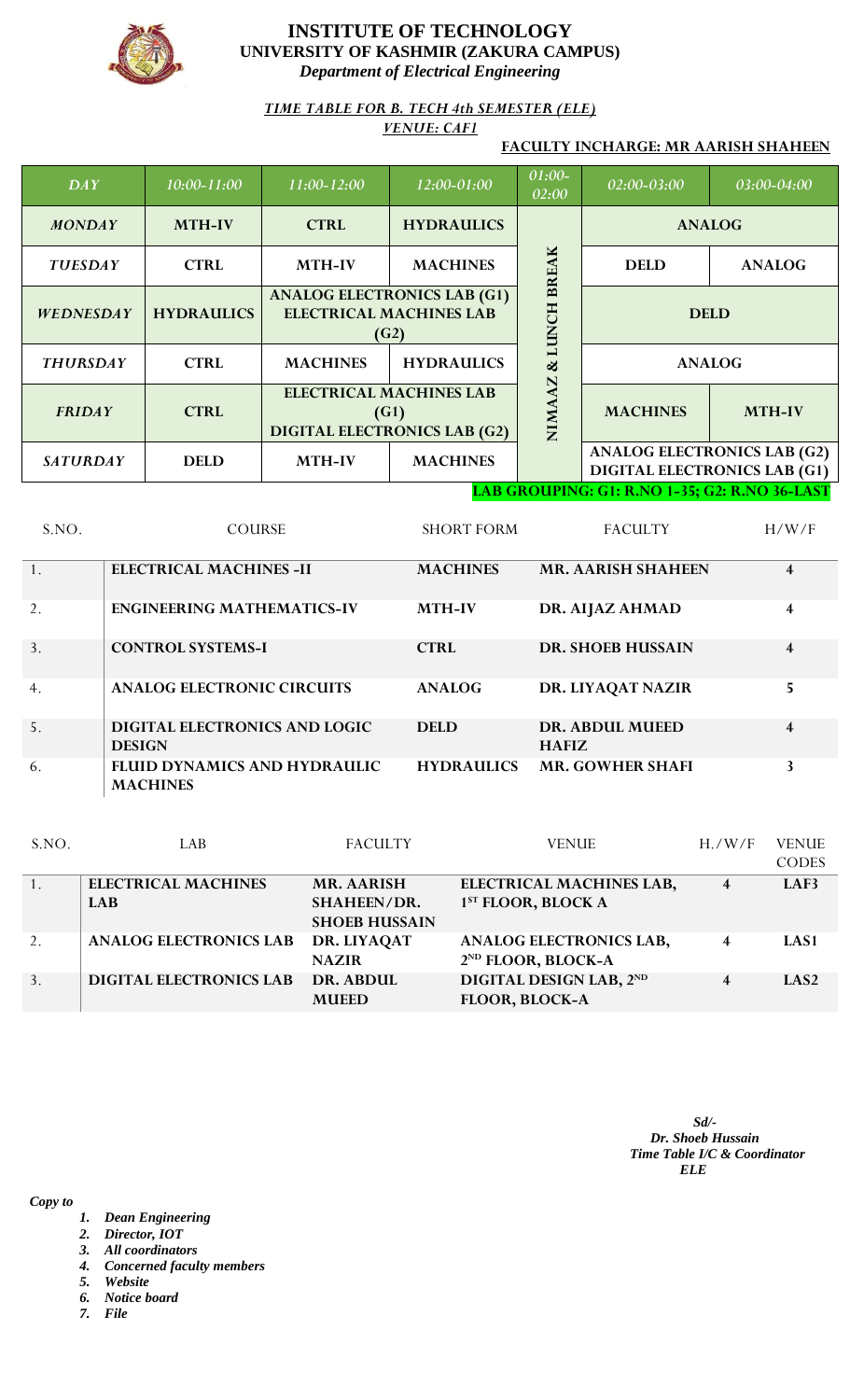

*TIME TABLE FOR B.TECH. 6TH SEMESTER (ELE)*

**VENUE: CBS1**

| FACULTY INCHARGE: MR MALIK YOUNIS |                                                   |                 |             |                   |                                                                          |                |  |
|-----------------------------------|---------------------------------------------------|-----------------|-------------|-------------------|--------------------------------------------------------------------------|----------------|--|
| DAY                               | $10:00 - 11:00$                                   | $11:00 - 12:00$ | 12:00-01:00 | $01:00-$<br>02:00 | 02:00-03:00                                                              | 03:00-04:00    |  |
| <b>MONDAY</b>                     | <b>PE</b>                                         | <b>PS-II</b>    | <b>EMI</b>  |                   | <b>POWER ELECTRONICS LAB (G1) &amp;</b><br><b>POWER SYSTEM LAB (G2)</b>  |                |  |
| <b>TUESDAY</b>                    | <b>COMM</b>                                       | $PS-II$         | <b>PE</b>   | <b>BREAK</b>      | <b>POWER SYSTEM LAB (G1) &amp;</b><br><b>COMMUNICATION LAB (G2)</b>      |                |  |
| <b>WEDNESDAY</b>                  | <b>EMI</b>                                        | <b>PS-II</b>    | <b>NCES</b> | Ħ<br><b>EUN</b>   | <b>COMMUNICATION LAB (G1) &amp;</b><br><b>POWER ELECTRONICS LAB (G2)</b> |                |  |
| <b>THURSDAY</b>                   | PE                                                | <b>COMM</b>     | <b>NCES</b> | ళ<br>N            | <b>SEMINAR</b>                                                           |                |  |
| <b>FRIDAY</b>                     |                                                   | <b>NCES</b>     | <b>COMM</b> | <b>NIMA</b>       | <b>PS-II</b>                                                             | <b>EMI</b>     |  |
| <b>SATURDAY</b>                   | PE                                                | <b>LIBRARY</b>  | EMI         |                   | <b>COMM</b>                                                              | <b>LIBRARY</b> |  |
|                                   | LAD CDOUDING, CL.D. NO. 1-25, CQ. D. NO. 26, LAST |                 |             |                   |                                                                          |                |  |

**LAB GROUPING: G1: R.NO 1-35; G2: R.NO 36-LAST**

| S.NO | <b>COURSE</b>                                                  | <b>SHORT FORM</b> | <b>FACULTY</b>                        | H/W/F |
|------|----------------------------------------------------------------|-------------------|---------------------------------------|-------|
|      | <b>POWER SYSTEMS-II</b>                                        | <b>PS-II</b>      | <b>MR. MALIK YOUNIS</b>               | 4     |
| 2.   | <b>POWER ELECTRONICS</b>                                       | <b>PE</b>         | DR. IKHLAQ HUSSAIN                    | 4     |
| 3.   | <b>NON-CONVENTIONAL ENERGY SOURCES</b>                         | <b>NCES</b>       | <b>MR. UBAID QURESHI/</b><br>MS. SABA | 4     |
| 4.   | <b>ELECTRONIC MEASUREMENTS &amp;</b><br><b>INSTRUMENTATION</b> | <b>EMI</b>        | <b>MS. NADIA</b>                      | 4     |
| 5.   | <b>COMMUNICATION SYSTEMS</b>                                   | <b>COMM</b>       | <b>MS. SAMIYA</b>                     | 4     |

| S.NO. | LAB.                     | <b>FACULTY</b>      | <b>VENUE</b>                     | H/W/F                   | <b>VENUE</b> |
|-------|--------------------------|---------------------|----------------------------------|-------------------------|--------------|
|       |                          |                     |                                  |                         | <b>CODES</b> |
|       | <b>SEMINAR</b>           | <b>DR. SHOEB</b>    | <b>BLOCK A, FIRST FLOOR, OLD</b> | $\overline{2}$          | CAF1         |
|       |                          | <b>HUSSAIN</b>      | <b>LECTURE HALL</b>              |                         |              |
|       | <b>POWER SYSTEM LAB</b>  | <b>MR. MALIK</b>    | POWER SYSTEM ANALYSIS LAB, 1ST   | 4                       | LAF4         |
|       |                          | YOUNIS/             | FLOOR, BLOCK A                   |                         |              |
|       | <b>POWER ELECTRONICS</b> | DR. IKHLAQ/         | POWER ELECTRONICS LAB, 1ST       | $\overline{\mathbf{4}}$ | LAF1         |
|       | <b>LAB</b>               | <b>MS. SHAMIKHA</b> | <b>FLOOR, BLOCK A</b>            |                         |              |
| 4.    | <b>COMMUNICATION LAB</b> | <b>MS. SAMIYA</b>   | <b>COMMUNICATION LAB, 2ND</b>    | 4                       | LAS3/S4      |
|       |                          |                     | FLOOR, BLOCK A                   |                         |              |

*Sd/- Dr. Shoeb Hussain Time Table I/C & Coordinator ELE*

- *1. Dean Engineering*
- *2. Director, IOT*
- *3. All coordinators*
- *4. Concerned faculty members*
- *5. Website*
- *6. Notice board*
- *7. File*